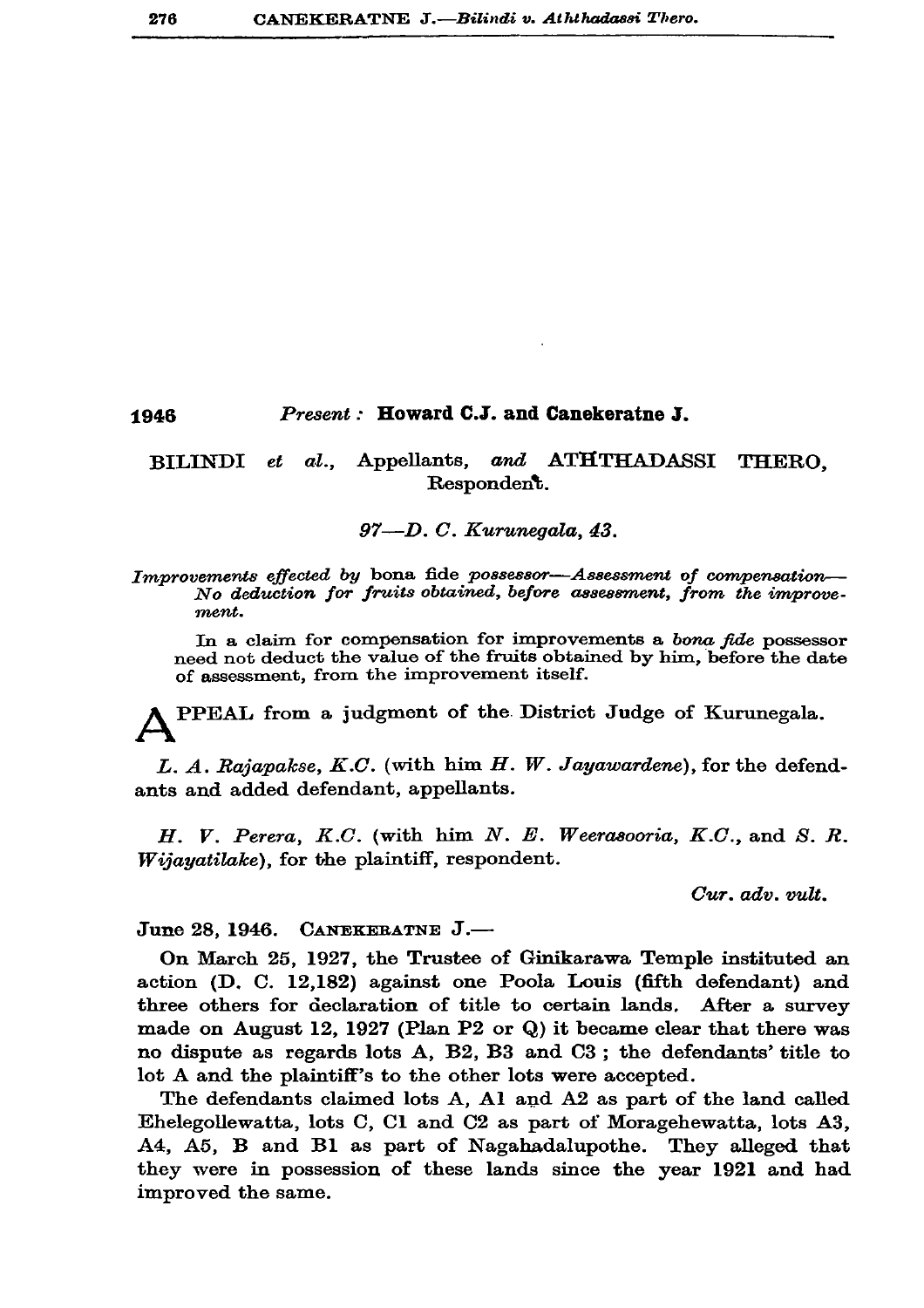After hearing evidence the learned trial Judge held that lots A and Al (Ehelegollewatta) belong to the defendants and that lots A2, A3 (Kurundugollehena), lots A4 and B1 (Kandehena), lot A5 (Diggalagawahena) and lot B (Dansalapitiyehena) and lots C, Cl and C2 (Mutugollehena) belong to the plaintiff.

The land claimed by the temple was apparently in jungle in 1921 except a portion which was cleared and planted on behalf of the temple by one Aruma some years before the defendants, according to the learned Judge, after the execution of deed D11 in 1921, took possession of this land in the belief that it was their property, cleared and planted it.

The learned Judge held that the plaintiff is entitled to all the land depicted in the plan except lots A and Al, that the defendants were entitled to compensation for improvements in respect of the houses on the land, one of which is the tiled house that was renovated, and the plantations on the land except the plantation that was raised by Aruma (apparently on lots Cl and C2). As the learned Judge was unable to assess the compensation he referred the parties to a separate action.

The defendants appealed to the Supreme Court and the appeal was dismissed after argument on February 15, 1938. According to the judgment the finding of the learned trial Judge as regards the title to lots C. Cl and C2, to lots A4 and B1, to lots A2, A3 and A5 was right and the learned Judge was justified in holding that the defendants were entitled to compensation.

The Trustee filed the present action on March 7, 1939. He alleged that he estimated the value of the plantations on the three lots A2, A3 and A5 at Rs. 900 and the house on lot A5 at Rs. 75. His prayer for relief against the defendants included the ejectment of the defendants from lots A2, A3, A5, C1, C2, A4 and B1 (an extent of 34 acres) and damages at the rate of Rs. 75 a month. The defendants in their answer claimed that they were entitled to compensation for improvements in respect of these lots and the buildings on lot A5; they claimed a sum of Rs. 20,000, *i.e.*, Rs. 15,000 in respect of the plantations and Rs. 5,000 in respect of the buildings and a jus retentionis until the sum claimed was paid.

At the trial a surveyor gave testimony on behalf of the plaintiff regarding the valuation of the improvements and on the other side a planter with considerable experience of coconut estates was called; he furnished two valuations: one regarding improvements as they stood at 1927 and the other, the values as at the time of action. On the basis of the 1927 values he valued  $7\frac{1}{2}$  acres at Rs. 800 an acre, 19 acres at Rs. 600 an acre, 8 acres at Rs. 300 an acre and an acre of jungle land at Rs. 150. On the basis of values at the time of action he valued the 34 acres at Rs. 350 an acre and an acre of jungle land at Rs. 50. The learned Judge accepted the valuation of the premises as at 1927 and assessed the compensation at Rs.  $6,481 \cdot 56$  in respect of the plantations, Rs. 1,000 for the tank, Rs. 75 for the thatched house on A5, Rs. 50 for the two " bissas " and Res. 125 for the bathing well, *i.e.*, a total sum of Rs. 7,806.56; it is urged in appeal that there are certain arithmetical errors in this computation. As the defendants had been in possession of the lands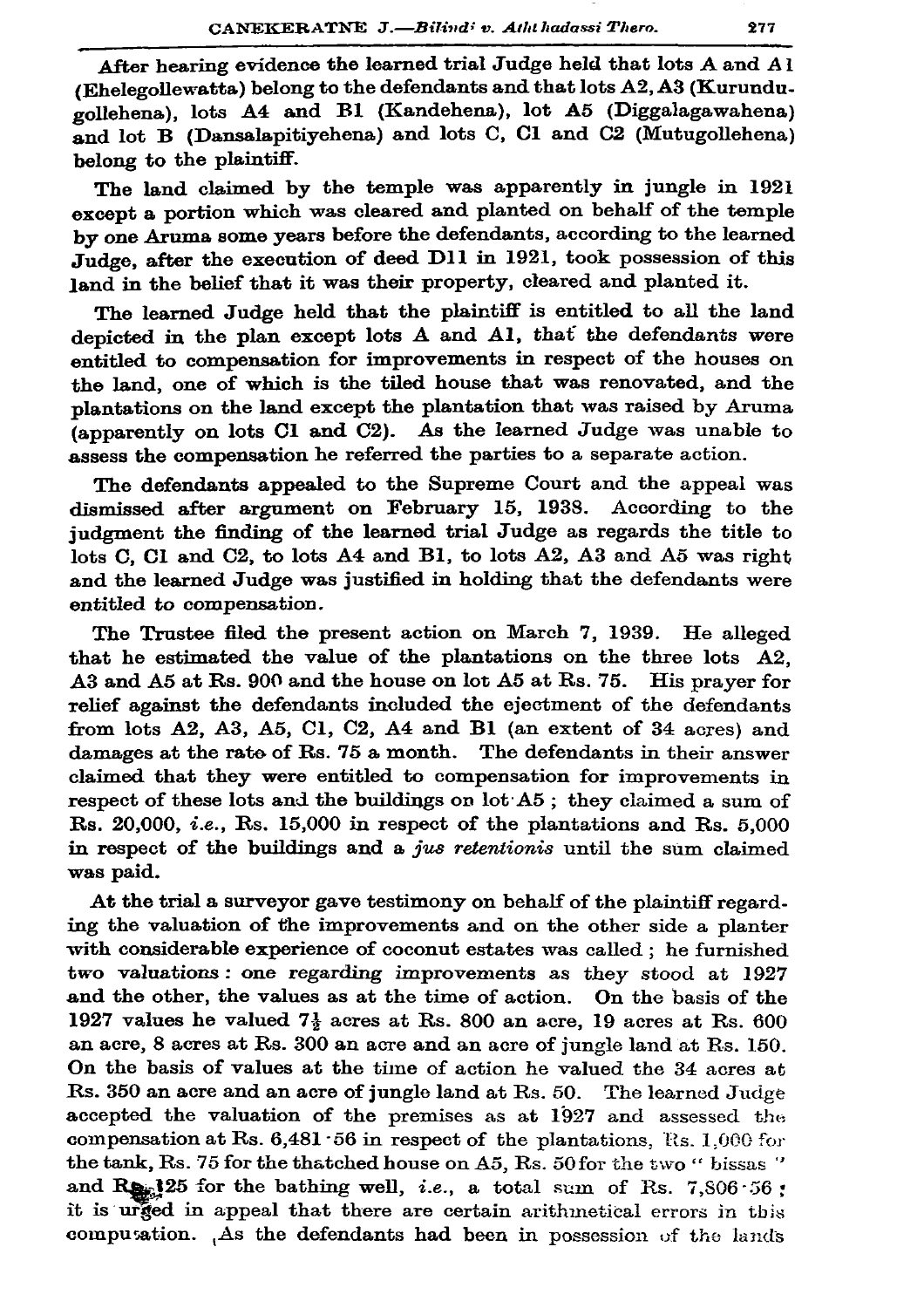all throughout they were ordered to pay damages to the plaintiff at the rate of Rs. 60 a month from October 10, 1938, till he is restored to possession.

The defendants preferred an appeal from this judgment : the plaintiff has filed objections to the decree.

The main appeal falls into two parts: the one is concerned with the question of compensation, the other relates to the claim for an account of the profits. The former resolves into two questions :  $(a)$  what are the memises in respect of which compensation is payable? ( $b$ ) should the assessed amount be interrered with as contended by the plaintiff?

It is not disputed that the defendants are entitled to compensation. By entering the property, clearing and planting it the defendants thought they were doing so as owners: they were, however, mistaken: the lots were not covered by their deeds and they are now sued by the owner for ejectment.

If one had only to construe the judgment of the learned trial Judge in action No. 12,182, there would be some material for the defendants' contention in respect of the lots referred to. The learned Judge seemed to accept the view of the plaintiff's witness that Aruma was the only person who made any plantation on behalf of the temple and that the rest of the estate was planted by the defendants.

The learned Judge declined to read the judgment of the Supreme Court, though invited to do so, in the light of the earlier judgment of the Court and came to the conclusion that the defendants were entitled to claim compensation in respect of lots A3, A4 and A5 only. The Supreme Court judgment, he said, made it clear that compensation was only to be paid in respect of these lots. The defendants have failed to show that the view of the learned Judge was wrong.

The plaintiff contends that the learned trial Judge has wrongly adopted the valuation of 1927. The defendants do not seriously maintain the contrary. It is clear that the amount of the expenditure which an improver is enabled to recover is restricted to its value at the time he restores the property.

The extent of the three lots is 11 acres 2 roods and 37 perches. As a plantation it would be worth Rs. 4,105.50 but as jungle land only  $Rs. 586.50.$  The sum payable as compensation would be Rs. 3,519. There can be no doubt that the learned trial Judge in case No. 12.182 was of opinion that the defendants were entitled to compensation in respect of the tiled house. There was only one tiled house at the time of the hearing of that action and that was the tiled house on lot A5. The reference in the ante penultimate paragraph of the judgment of the Supreme Court to the house on lot A5 is clearly to the tiled house mentioned by the learned District Judge. The defendants are entitled to recover the value of the improvements to this house. The evidence of the sixth defendant is that the house was worth Rs. 4,000. He said that he improved the house by placing calicut tiles on the roof, limeplastering the walls and cementing the floor and that these improvements cost him Rs. 1,500. It was in evidence that the roof was tiled towards the end of 1935. The surveyor called by the plaintiff valued the tiled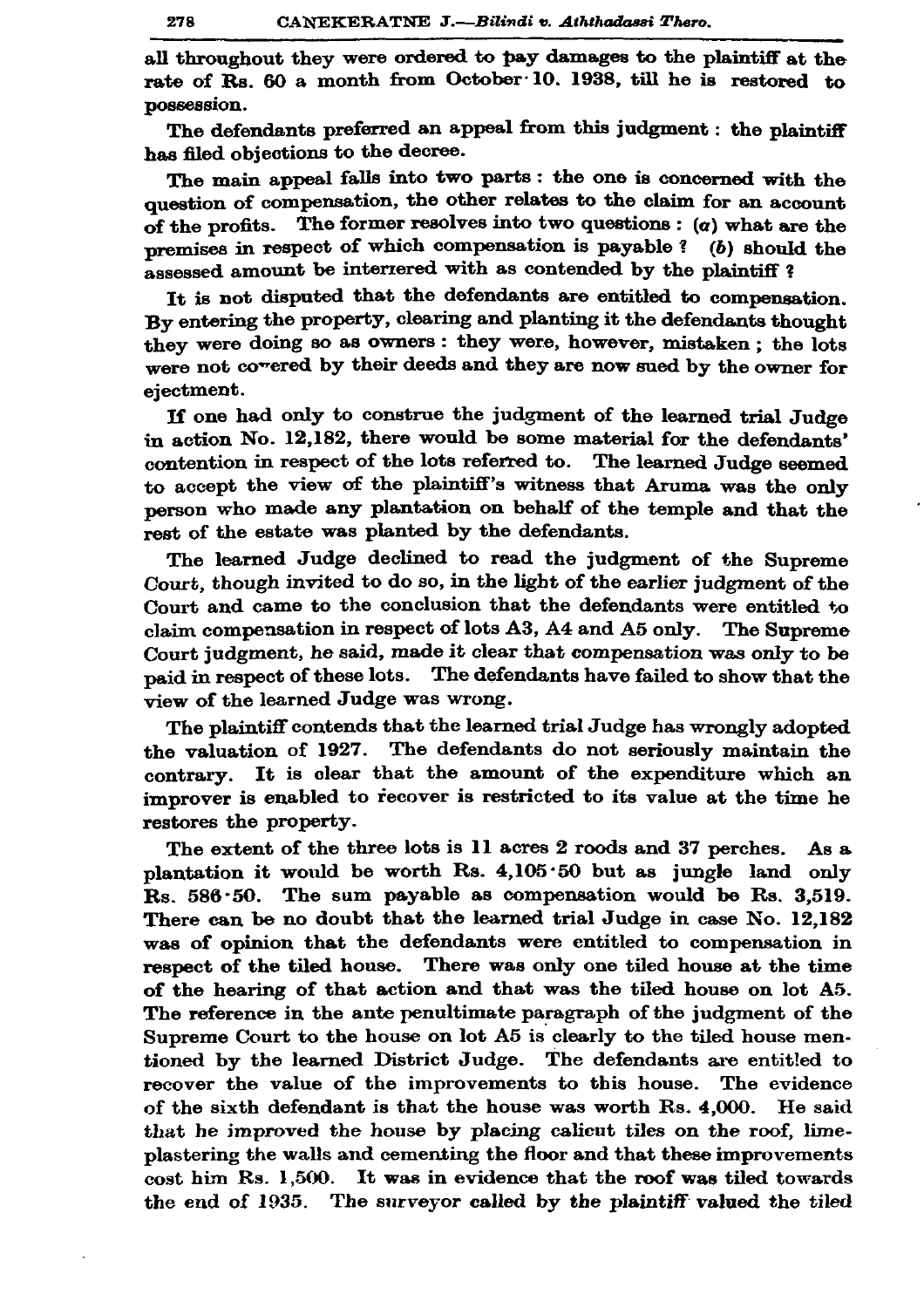house at Rs. 3,800. The defendants are not entitled to claim any sum for improvements effected after the institution of action No. 12.182 (i.e., March, 1927) and the sum of Rs. 1,500 might be taken as the cost of these improvements. The defendants should be declared entitled to recover the sum of Rs. 2,300 in respect of the tiled house. The order of the learned Judge allowing compensation in respect of the tank at Rs. 1,000, the two " bissas " at Rs. 50, the well and bathing system at Rs 200 will stand.

A person who possesses another man's property in good faith acquires ownership in the fruits, though he is only bona fide possessor of the property itself; and if subsequently the owner brings an action against him, he (the possessor) is not required to pay compensation for the fruits which he has gathered in good faith whether they have already been consumed or are still in existence but is only bound to restore the principal thing, together with such fruits as were extant at the moment when litis contestatio took place. But as soon as this happens he must know that, possibly, he is in possession of another man's property. From the moment of litis contestatio therefore he is bound to apply the utmost care in the cultivation of the fruits. If the owner succeeds in proving his ownership he can require the possessor to hand over all the fruits gathered by him during the action or pay compensation and can further claim damages for such fruits as he could have gathered by the exercise of due care.

A bona fide possessor has the right of retaining the property improved by him until payment of compensation : he need not give up possession until he has been compensated for the expenditure incurred by him or the value of the improvements whichever is less. He can, if he so wishes, bring an action against the owner for the compensation.

Though the improver profits by the fruits, his expenses for improvements must nevertheless be reckoned against him. The rents and profits which have been received are to be set off against the expenses incurred in producing those profits as well as in the improvement of the property itself. For although a bona fide possessor may have acquired an absolute right in the fruits which have been actually consumed by him, yet there is no reason for not setting them off against his claim for the expenditure.<sup>1</sup>

The Law of Holland went further: it did not make the bona fide possessor accountable for the profits which he had received before, and which were in existence at the time of the litis contestatio, but only for those received by him after the litis contestatio<sup>2</sup>. The case of Banda  $v$ . Cader<sup>3</sup> quoted by counsel for the plaintiff is an illustration of this rule.

Now this is not the case of a possessor appropriating the ordinary fruits of the land belonging to another. The nuts taken from the trees were the produce of the improvement made by the defendants, for unless the trees had been planted by them there would have been no produce to be obtained. These were the fruits of the improvement itself and not of the property generally. It was the direct result of the work done by the defendants.

<sup>&</sup>lt;sup>1</sup> Voet 6-1-38 (Probably the Roman Law).<br><sup>2</sup> Voet 41-1-33 ; 3. Burge 35 (Burge treats this passage of Voet as applicable to fruits gathered by a bonn fide possessor).

<sup>&</sup>lt;sup>3</sup> (1913) 16 N. L. R. 79.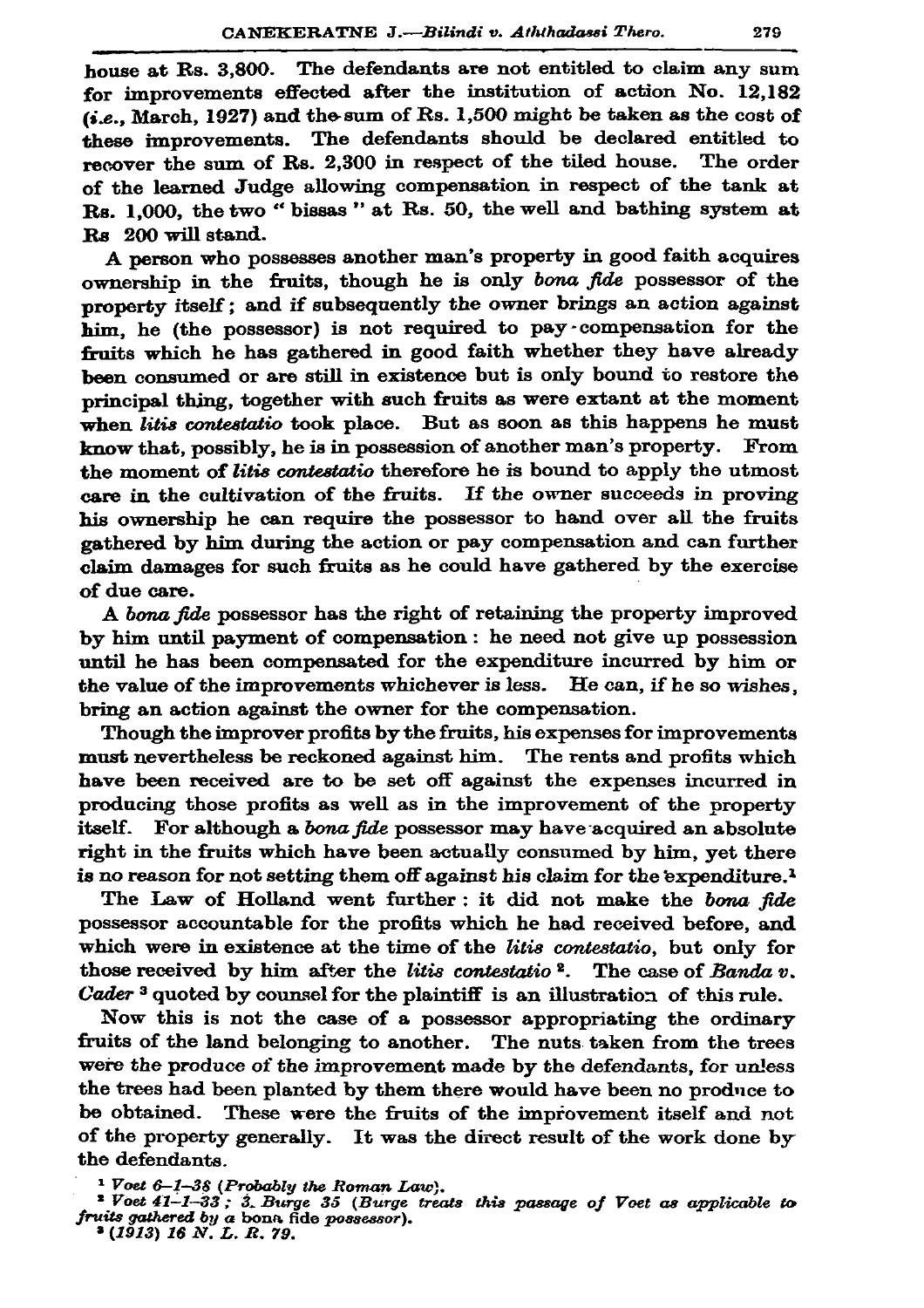The view of some, especially Sande<sup>1</sup> was that there was no difference between the fruits received by a *bona fide* possessor in consequence of his improvements and the fruits of the property generally; this doctrine. however, was opposed by others. It tends to deprive a bona fide possessor of the protection which the Law intended to give him and as the amount of the expenditure which he is enabled to recover is restricted to its value at the time he restores the property, there would be great injustice in subjecting him to the whole risk of that expenditure. since it might happen that at the time of the restitution the value of the improvements had from various causes been diminished<sup>2</sup>.

Though the bona fide possessor must reduce his claim by the value of the fruits received by him he cannot be made to include the fruits of the fruits or the advantage derived from his improvements<sup>3</sup>. The question is how long is he entitled to take such fruits? It is argued for the defendants that as the improver has a jus retentionis he need not bring into account such fruits till he is paid. The authorities do not appear to make the position very clear. The view adopted in Fernando  $\varphi$ . *Todrigo*<sup>4</sup> was that no deduction should be made for fruits consumed before the date of assessment; the case of Podi Sinno et al  $v$ . Alwis<sup>5</sup> seems to take the same view. The decision in Beebee v. Majid  $6 \text{ can}$ hardly be said to decide the contrary, though it negatives the right of the owner to claim a deduction in respect of fruits received after litis contes-In these circumstances a safe guide appears to be furnished by tatio. the first of these cases.  $[Fernando v. Rodriguez].$ 

The learned Judge made his decision on November 3, 1941. The defendants therefore need not deduct the fruits of the fruits obtained by them before this date. They failed to prove their contention that they were entitled to claim compensation in respect of lots A4, B, B1, C. Cl and  $C2$ ; they ceased to be *bona fide* possessors of these lots on October 10, 1938, according to the judgment of the learned District Judge. The fruits gathered by them thereafter should be applied in reduction of the amount awarded for compensation. The extent of these lots is about two-thirds of the whole area in dispute: the learned trial Judge assessed the profits at Rs. 60 a month. A sum of Rs. 40 may be fairly taken as the profits for these lots. The defendants ought to account to the plaintiff at the rate of Rs. 40 a month from October 10, 1938, till the date of decree [November 3, 1941].

The defendants are entitled to recover as compensation the sums of Rs. 3,519.50, Rs. 2,300, Rs. 1,000, Rs. 50 and Rs. 200 amounting in all to Rs.  $7,069 \cdot 50$ . The plaintiff must pay the defendants this sum less the sum that should be deducted as mesne profits, namely, at the rate of Rs. 40 a month from October 10, 1938, to November 3, 1941, and at the rate of Rs. 60 a month from November 3, 1941, till the date when the plaintiff obtained possession of the property.

There now remains the question of costs. Instead of tendering such adequate and reasonable amount as the circumstances showed to be due, the plaintiff alleged that a sum of Rs. 975 was due as compensation.

| <sup>1</sup> Frisian Decisions $3-15-3$ : Burge 34. | $(1919)$ 21 N. L. R. 415. |
|-----------------------------------------------------|---------------------------|
| <sup>2</sup> Voet 6–1–39 : 3 Burge 34.              | $(1926)$ 28 N.L.R.401.    |
| $(1895)$ 1 N.L.R. 228; 3 Bal Rep. 61.               | $(1929)$ 30 N, L, R, 361, |